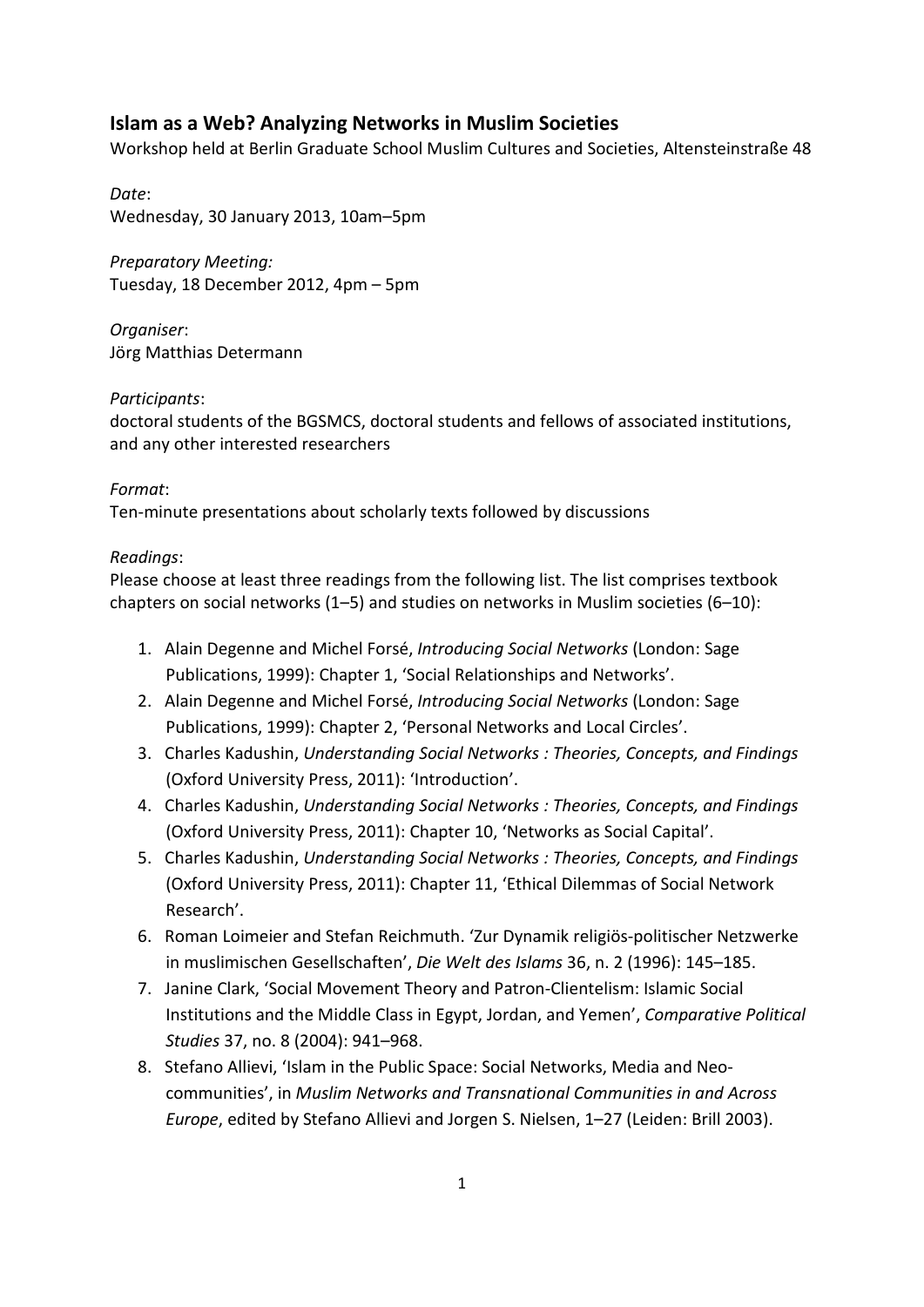- 9. Sebouh Aslanian, 'Social Capital, and the Role of Networks in Julfan Trade: Informal and Semi-formal Institutions at Work', *Journal of Global History* 1, no. 3 (2006): 383– 402.
- 10. Krause, Werner. 'Imaginierte und reale Netzwerke in Südostasien', in *Die islamische Welt als Netzwerk: Möglichkeiten und Grenzen des Netzwerkansatzes im islamischen Kontext*, edited by Roman Loimeier, 289–310 (Würzburg: Ergon Verlag, 2000).

#### *Requirements*:

Please attend our preparatory meeting in December. During this meeting you will choose one text from the reading list to present during the workshop in January. In addition to reading this text, please read at least two other texts from the reading list and participate in our discussion during the workshop. Ideally, you should read at least one textbook chapter on social networks (readings 1–5) and at least one study of Muslim social networks (readings  $6 - 10$ ).

*Credit Points:* 1 CP

*Application*: The deadline for application is 11 December 2012 (via e-mail to [matthias.determann@fu](mailto:matthias.determann@fu-berlin.de)[berlin.de\)](mailto:matthias.determann@fu-berlin.de).

*Contact*: For any queries or questions, please contact: [matthias.determann@fu-berlin.de](mailto:matthias.determann@fu-berlin.de) or [md@bgsmcs.fu-berlin.de](mailto:md@bgsmcs.fu-berlin.de)

# *Draft Programme:*

You will give a ten-minute presentation about one of the texts. Each presentation is followed by a brief discussion of the text.

# **10am–12:30pm: Social network theories**

Textbook chapters on social networks (1–5).

# **12.30pm–1.30pm: Lunch break**

# **1.30pm–5pm: Networks in Muslim societies**

Studies on networks in Muslim societies (6–10).